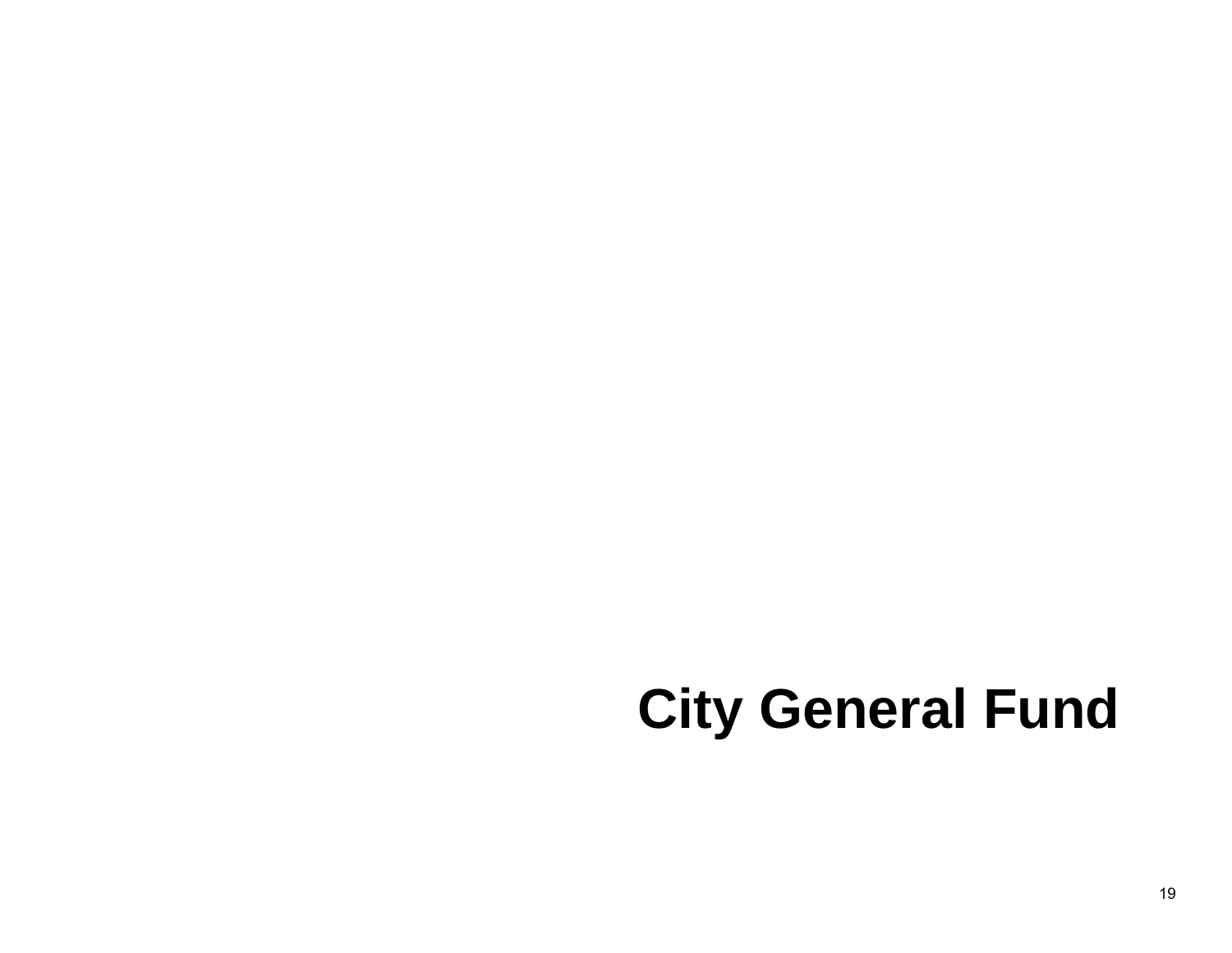## **General Fund – 2018 Proposed Budget**

**Purpose:** The General Fund is the principal financial support for such basic services as the police and fire departments, parks and recreation, and general government operations (e.g., Mayor and City Council, human resources, finance and other internal services). The major revenue sources for this fund are property taxes, local government aid, franchise fees, and other general revenues. The tables and graphs on the following pages detail the General Fund's proposed 2018 spending and revenue plan.

#### **Financing Highlights**

The major financing sources for this fund are:

- ❖ Property Taxes 36.4% (40.0% incl Library Agency)
- ❖ Local Gov't Aid 22.5% (21.2% incl Library Agency)
- ❖ Franchise fees 8.8%
- ❖ Other revenues, aids, and user fees 32.2%

**Local Government Aid (LGA)**: Local Government Aid has been generally lower and less predictable since state aid cuts began in 2003. Saint Paul benefitted from a significant restoration of LGA in 2014 of \$10.1 million, followed by small annual increases from 2014 through 2017. The 2018 proposed budget includes a \$2.5 million increase in LGA, based on the omnibus tax bill approved by the governor and legislature at the end of the 2017 legislative session.

Even after these increases, LGA is still \$11 million less than the amount certified in 2003, and \$48 million less than the 2003 certified amount after adjusting for inflation.

**Property Tax Levy:** Financing for the adopted budget includes a 23.9% increase in the property tax levy. The total 2018 proposed levy is \$141.3 million. 77% of the levy will finance General Fund operations and 13% is for the Library Agency. The remainder is used for City debt service or is levied on behalf of the Saint Paul Port Authority.

Approximately \$22 million of the 2018 proposed levy increase will cover costs formerly recovered through the right-of-way (ROW) maintenance assessment.

**City Franchise Fees**: 2018 revenue increases by \$50,000 over the 2017 budget based on recent performance. Franchise fees have experienced steady and consistent results with minimal growth over the past several years.

**Paramedic Fees:** The proposed budget includes a \$350,000 increase in paramedic fee revenue. Paramedic run volumes continue to increase; and while many of Saint Paul's EMS runs are reimbursed at a lower Medicare/Medicaid rate, paramedic collections have still been trending higher than budget in 2016 and 2017.

#### **Budget Issues and Challenges**

**Street Maintenance Program:** In late 2016, the Minnesota State Supreme Court ruled that Saint Paul could no longer recover costs for many street maintenance services using the right-of-way (ROW) maintenance assessment. Until 2017, the ROW program funded essential City services, including snow plowing, pothole patching, and tree trimming through an assessment on all properties in Saint Paul.

Beginning with the 2018 proposed budget, many street maintenance services will now be funded out of the City's General Fund, adding \$21 million in net costs to the General Fund. Tax exempt properties will no longer pay fees for those services, putting additional pressure on the Saint Paul tax base.

About one-third of the former ROW budget – including street lighting, street sweeping, and sidewalk and street repairs – will remain as fee for service programs in the Street Maintenance Program fund.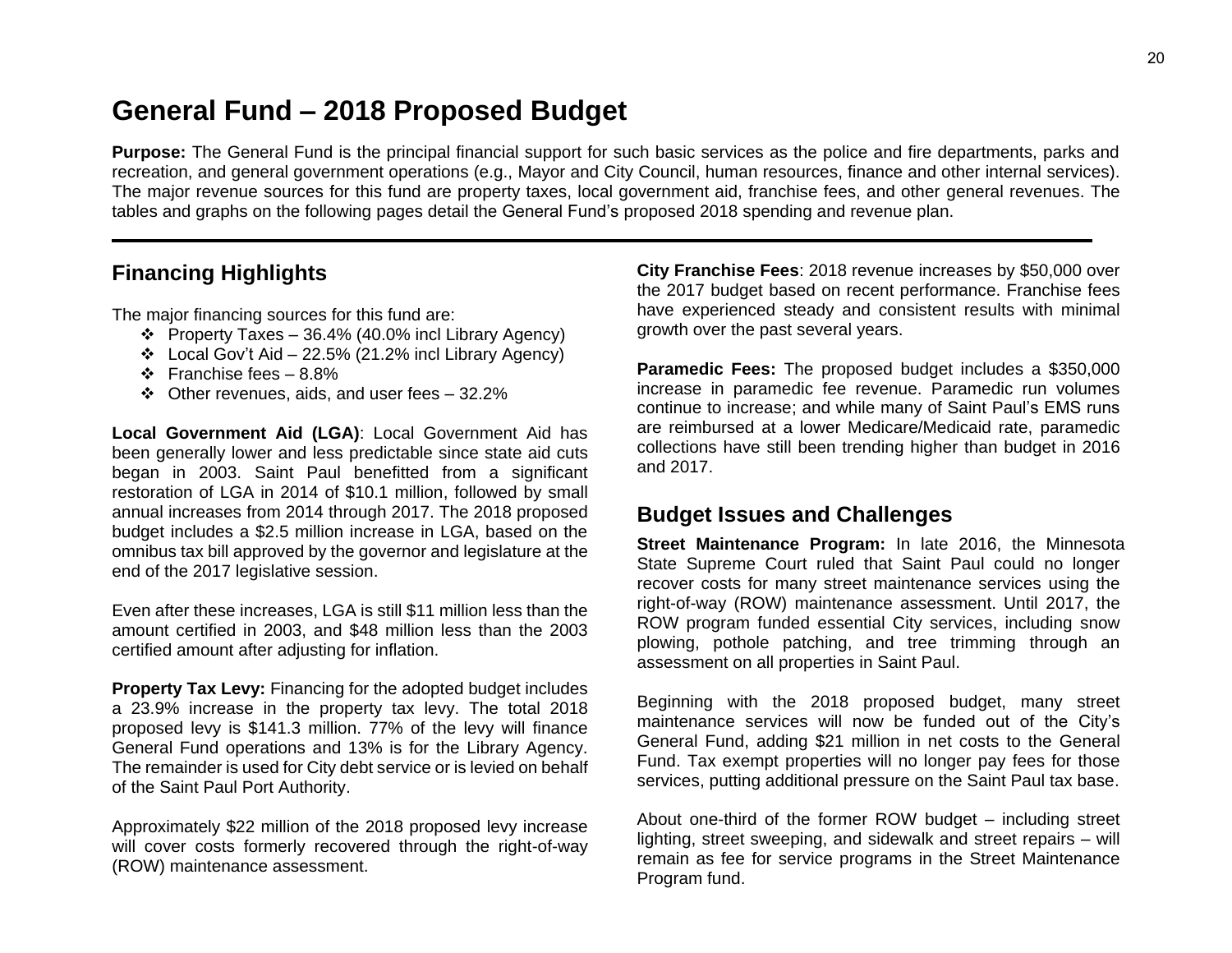### **General Fund – 2018 Proposed Budget**

**Current Service Level Adjustments:** Current service level adiustments are indicated throughout this document in the summary sections for each department. Current service level changes include adjustments in spending and revenue that maintain a department's ability to continue the same operations as the previous year. These include both inflationary adjustments, such as cost of living allowances, and adjustments that reflect historical spending patterns, including fringe benefits and non-personnel expenses.

**Rate of Spending Growth:** Saint Paul's General Fund budget as proposed will increase by \$36.2 million, or 14.4% relative to 2017. Approximately \$21 million of this growth is related to the elimination of the right-of-way maintenance program. The budget funds inflation related to existing services, and also includes increases in police officer complements, strategic redeployment of existing Fire department resources, and sound investments in technology upgrades and modernization.

**Property Tax Base:** Saint Paul has a local property tax base that largely consists of residential properties, including both owner-occupied and rental units. In total, just over 50% of the City's local property tax levy (excluding fiscal disparities) falls on residential property. Historically, as the home to many taxexempt educational, medical, and state government institutions, about 25% of the city's property has been exempted entirely from paying city property taxes.

**State Budget Decisions and LGA:** Local Government Aid is a significant revenue source for the City's General Fund, accounting for 22.5% of General Fund revenues (21.2% when combined with the Library Agency). While the total share of the City budget dependent on state payments has dropped significantly since 2003, the future of state Local Government Aid (LGA) remains a key variable in the City's ability to provide basic services. Since late 2008, the State unalloted or otherwise reduced LGA by more than \$45 million over a four year period,

which caused a series of budget challenges and the reduction of important City services. Recent increases in LGA are a good step toward renewing a more balanced and predictable state/local fiscal relationship, which will help make local budget planning and service delivery more predictable for the citizens of Saint Paul.

**Cost Pressures:** The costs the City bears as an employer (wages, benefits, workers' compensation, etc.) impact the cost of service delivery. The City must continue to find ways to prudently and responsibly manage these costs in order to maintain service delivery as well as ensure the integrity of the City's finances. The largest General Fund expense is employee wages and benefits – 80% of all General Fund spending is for personnel costs. The 2018 budget includes a significant amount of cost containment that prudently and responsibly manages costs while preserving service delivery for Saint Paul residents and business owners.

**Maintaining Adequate Financial Reserves:** From 1994 - 2005, the City spent from its General Fund balance to finance a share of the annual operating budget, which decreased the fund balance from its peak of 31% of subsequent year spending in 1998 to just under 15% in 2005. In 2006, the City enacted a fund balance policy mandating that the General Fund's balance be at least 15% of combined General Fund and Library operating spending. Despite significant mid-year reductions of LGA in 2008, 2009, 2010 and 2011, the City continues to successfully manage fund balance consistent with the adopted policy, including solving a 2011 mid-year budget deficit of over \$15 million without dipping into fund balance. The 2018 proposed budget maintains compliance with the fund balance policy, while continuing to utilize financial management best practices by maintaining structural balance without relying on use of fund balance or other one-time resources to fund ongoing spending commitments.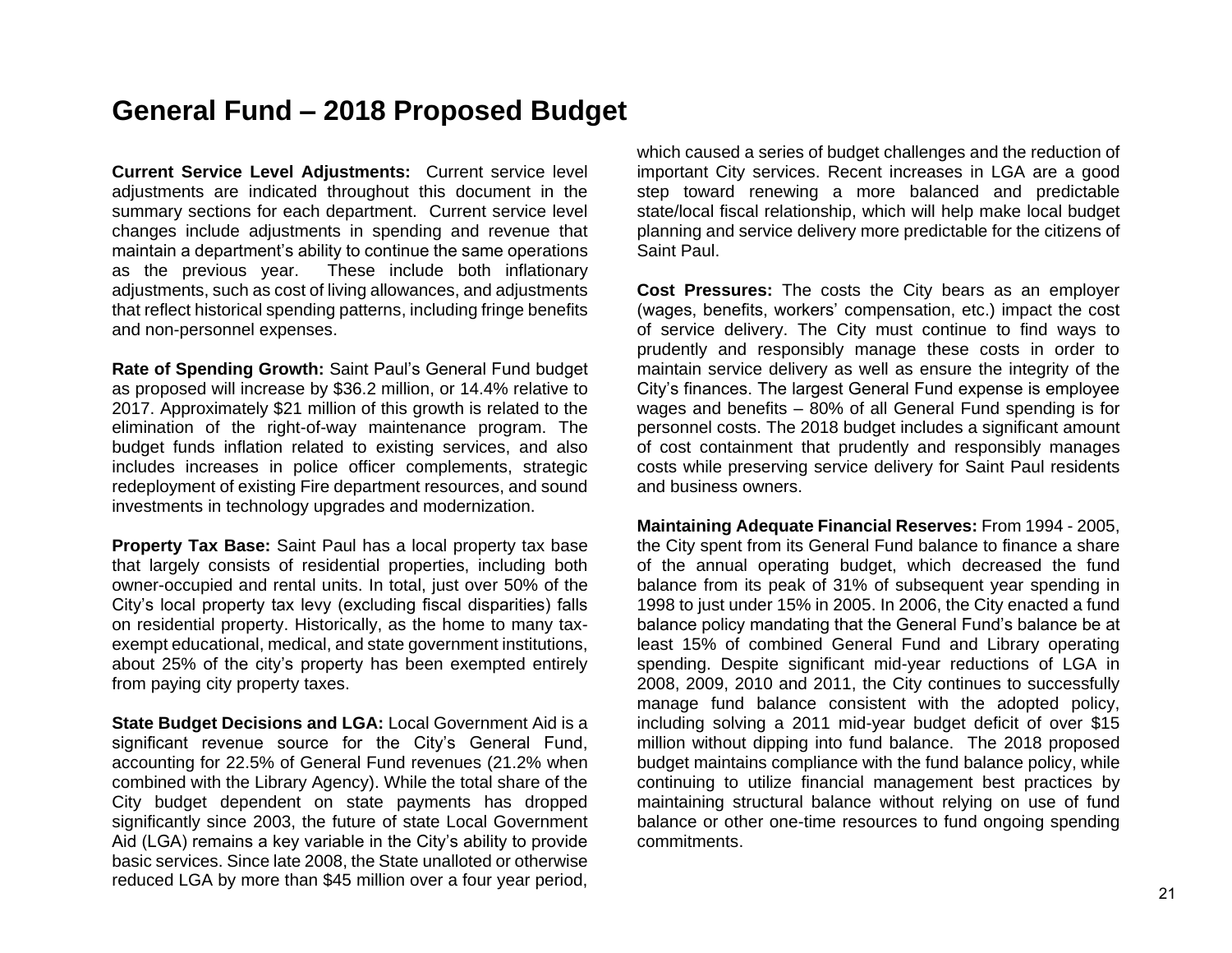| <b>General Fund Spending</b><br>(By Department) |             |               |               |  |
|-------------------------------------------------|-------------|---------------|---------------|--|
|                                                 | 2016        | 2017          | 2018          |  |
|                                                 | Actual      | Adopted       | Proposed      |  |
| Department/Office                               |             | <b>Budget</b> | <b>Budget</b> |  |
| <b>City Attorney</b>                            | 7,791,421   | 8,276,653     | 8,454,991     |  |
| Council                                         | 3,226,770   | 3,436,050     | 3,626,473     |  |
| <b>Emergency Management</b>                     | 418,277     | 428,047       | 426,386       |  |
| <b>Financial Services</b>                       | 3,470,788   | 3,933,030     | 3,967,959     |  |
| Fire and Safety Services                        | 59,442,481  | 60,192,446    | 61,935,790    |  |
| <b>General Government Accounts</b>              | 9,806,473   | 11,010,609    | 11,100,160    |  |
| <b>HREEO</b>                                    | 2,495,055   | 2,323,905     | 2,299,632     |  |
| <b>Human Resources</b>                          | 4,201,613   | 4,722,897     | 4,947,808     |  |
| Mayor's Office                                  | 1,948,737   | 1,940,790     | 1,963,065     |  |
| Parks and Recreation                            | 28,665,732  | 31,217,286    | 34,806,857    |  |
| Police                                          | 90,046,117  | 91,009,317    | 95,260,436    |  |
| <b>Public Works</b>                             | 2,210,716   | 3,193,025     | 28,734,760    |  |
| Safety and Inspection                           | 18,088,352  | 19,134,293    | 19,391,311    |  |
| Technology                                      | 11,618,447  | 11,567,277    | 11,751,575    |  |
| Total                                           | 243,430,978 | 252,385,623   | 288,667,202   |  |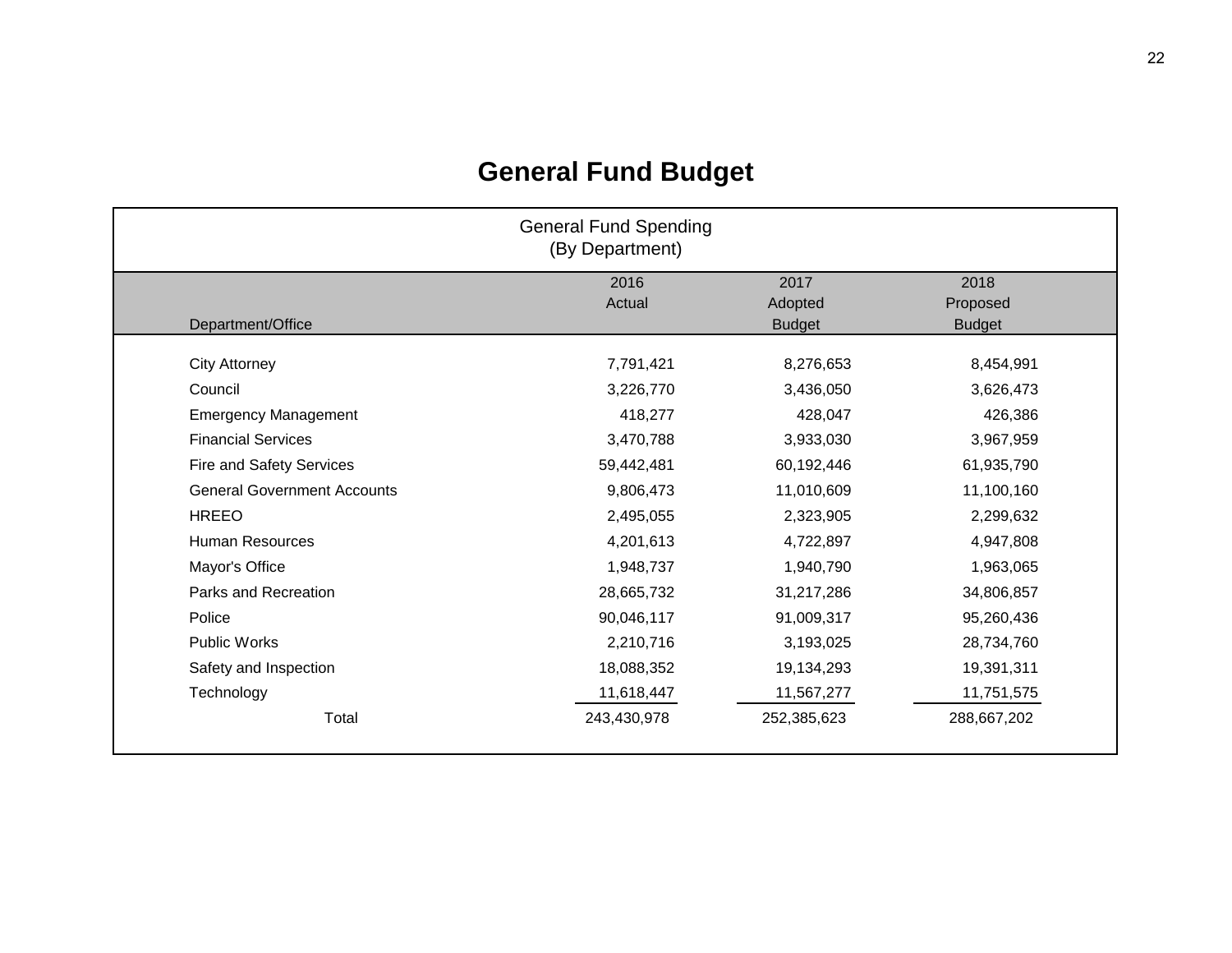## **2018 Proposed Spending by Department**

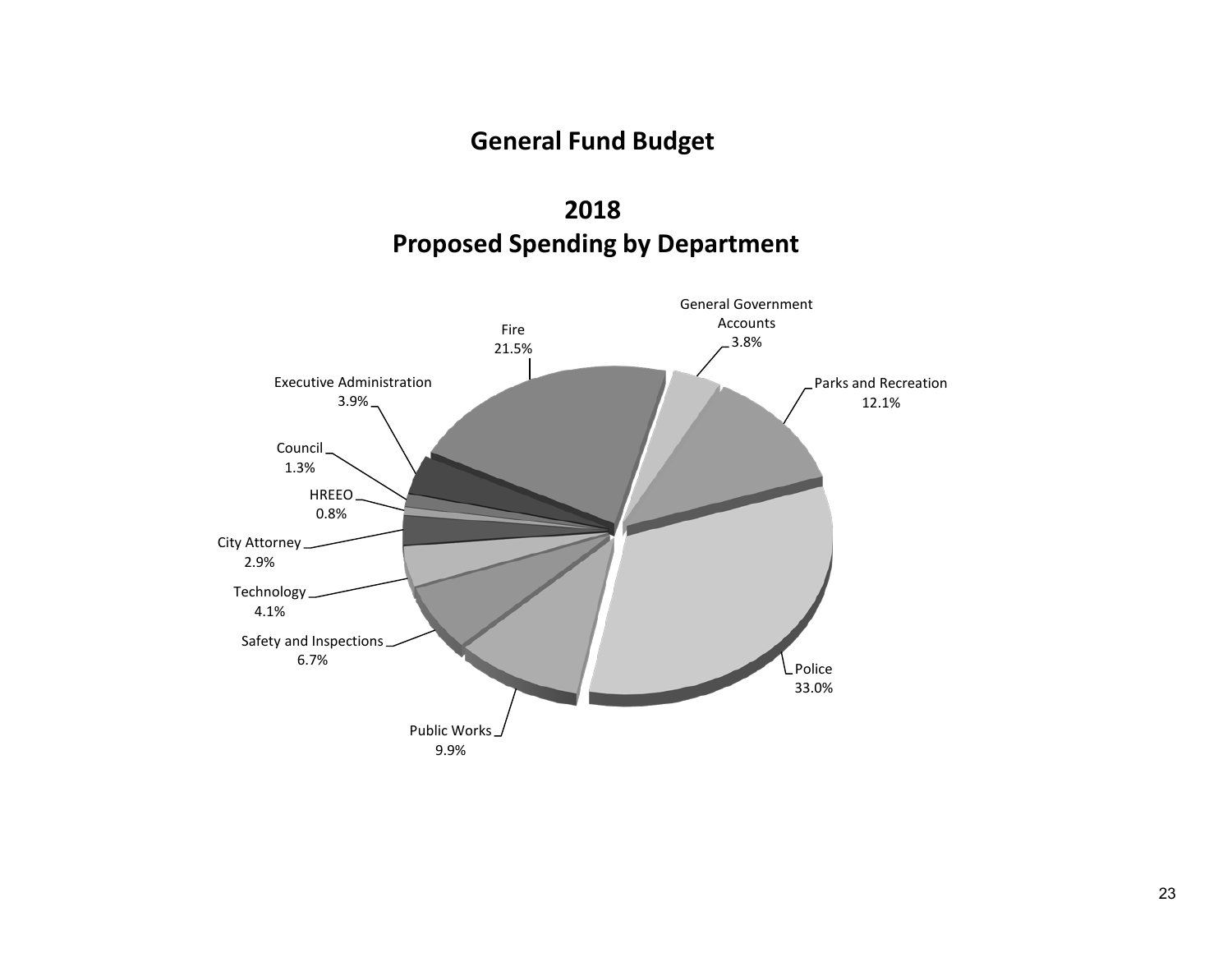| <b>General Fund Spending</b><br>(By Major Account) |                |                 |                  |  |  |
|----------------------------------------------------|----------------|-----------------|------------------|--|--|
|                                                    | 2016<br>Actual | 2017<br>Adopted | 2018<br>Proposed |  |  |
| Object                                             |                | <b>Budget</b>   | <b>Budget</b>    |  |  |
| <b>Salaries</b>                                    | 140,743,935    | 144,556,646     | 160,857,878      |  |  |
| Fringes                                            | 58,826,763     | 61,061,147      | 68,975,977       |  |  |
| <b>Services</b>                                    | 30,687,970     | 28,360,077      | 35,196,439       |  |  |
| <b>Materials and Supplies</b>                      | 9,312,035      | 9,568,677       | 12,892,234       |  |  |
| Capital Outlay                                     | 243.737        | 416,246         | 514,273          |  |  |
| <b>Debt Service</b>                                | 67,951         | 66,937          | 150,689          |  |  |
| Program Expenses                                   | 829,827        | 846,267         | 846,267          |  |  |
| Transfer and Other Spending                        | 2,718,760      | 7,509,626       | 9,233,445        |  |  |
| Total                                              | 243,430,978    | 252,385,623     | 288,667,202      |  |  |

| <b>General Fund Financing</b><br>(Revenue By Source)<br>2018<br>2016<br>2017 |             |               |                          |  |  |
|------------------------------------------------------------------------------|-------------|---------------|--------------------------|--|--|
|                                                                              |             |               |                          |  |  |
| Source                                                                       |             | <b>Budget</b> | <b>Budget</b>            |  |  |
|                                                                              |             |               |                          |  |  |
| Taxes                                                                        | 77,674,376  | 83,259,099    | 109,322,063              |  |  |
| Fees, Sales and Services                                                     | 42,325,912  | 42,798,359    | 45,850,078               |  |  |
| <b>Franchise Fees</b>                                                        | 25,324,225  | 25,466,879    | 25,516,879               |  |  |
| <b>Fines and Forfeitures</b>                                                 | 109,250     | 77,000        | 73,500                   |  |  |
| Intergovernmental Revenue                                                    | 74,907,285  | 74,583,282    | 83,077,238               |  |  |
| Assessments                                                                  | 239,022     |               | $\overline{\phantom{0}}$ |  |  |
| Interest                                                                     | 1,451,595   | 2,365,034     | 2,365,034                |  |  |
| <b>License and Permits</b>                                                   | 10,591,249  | 11,752,899    | 11,790,543               |  |  |
| Transfers and Other Financing                                                | 9,617,313   | 12,083,071    | 10,671,867               |  |  |
| Total                                                                        | 242,240,227 | 252,385,623   | 288,667,202              |  |  |